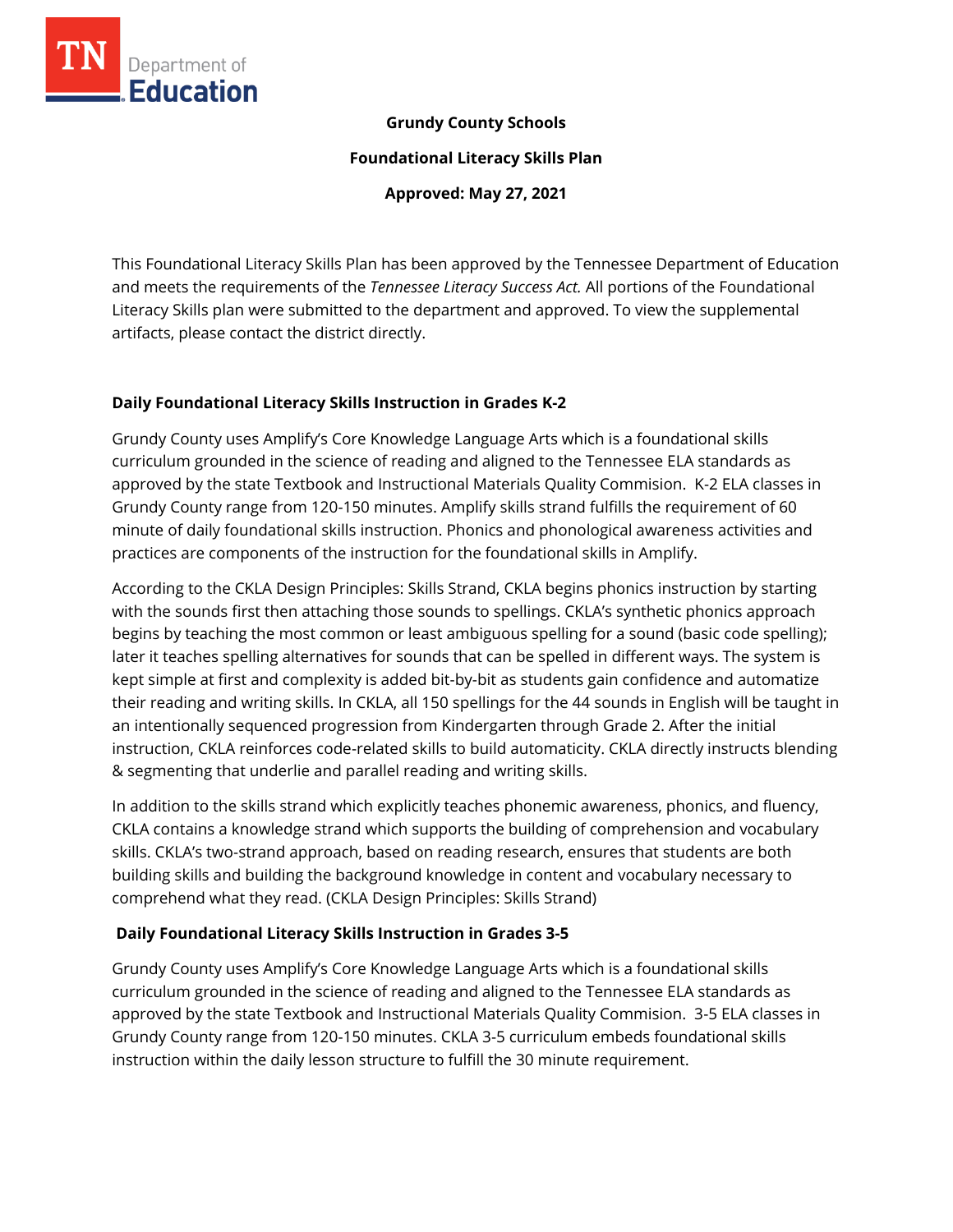Department of **Education** 

According to the CKLA Design Principles, Grade level requirements emphasize the ability to read and write in response to increasingly complex texts. Students in CKLA get daily exposure to these texts. In daily reading instruction students are asked, both in discussion and through short and longeranswer written responses, to answer text-dependent literal, evaluative, and inferential questions about literary and informational texts. CKLA offers explicit language instruction within the units in Grades 3–5 with full coverage of the standards. Students learn and apply the conventions of English grammar, punctuation, and spelling through explicit instruction, targeted practice activities, and daily writing. In Grade 3, foundational skills continue to be reinforced, with a new emphasis on word morphology. This practice continues throughout all grades in the Amplify curriculum. Strong explicit instruction and targeted practice increase students' fluency and comprehension.

## **Approved Instructional Materials for Grades K-2**

Amplify - K-5 Core Knowledge Language Arts

# **Approved Instructional Materials for Grades 3-5**

Amplify - K-5 Core Knowledge Language Arts

## **Additional Information about Instructional Materials**

Amplify CKLA was adopted for grades K-5 and was on the state adoption list.

# **Universal Reading Screener for Grades K-5. This screener complies with RTI<sup>2</sup>and Say Dyslexia requirements.**

EasyCBM is our universal screener in grades K-5 for benchmarking and progress monitoring and is on the state approved list. EasyCBM complies with RTI2 and Say Dyslexia requirements. The screener is used to assess reading and math in the fall, winter, and spring for grades Kindergarten through 5th grade.

#### **Intervention Structure and Supports**

Grundy County Schools utilizes research based SRA Reading Mastery for Tier 2 students and Sonday Phonics/Essentials for Tier 3 students in K-5 who have been identified as at risk due to a reading deficiency. If those interventions do not prove to be effective, more comprehensive, strategic interventions, such as SPIRE, become an option. Universal Screener, teacher observation, and student classroom performance are used by the RTI Team to determine student's level of intervention needed based on the students' skill gap. Students identified receive an additional 45 minutes of daily intervention. Intervention students are progress monitored every two weeks using EasyCBM, and scores are recorded to track the students progress. The data team meets monthly to monitor student's data. If a student is not showing progress, the team will determine if a new placement, program or delivery is needed.

# **Parent Notification Plan/Home Literacy Reports**

Grundy County communicates information to parents/guardians regarding results of the universal screener after it is given in the fall, winter, and spring in parent friendly language. A parent letter is sent home with students alongside the universal screening scores if reading intervention is